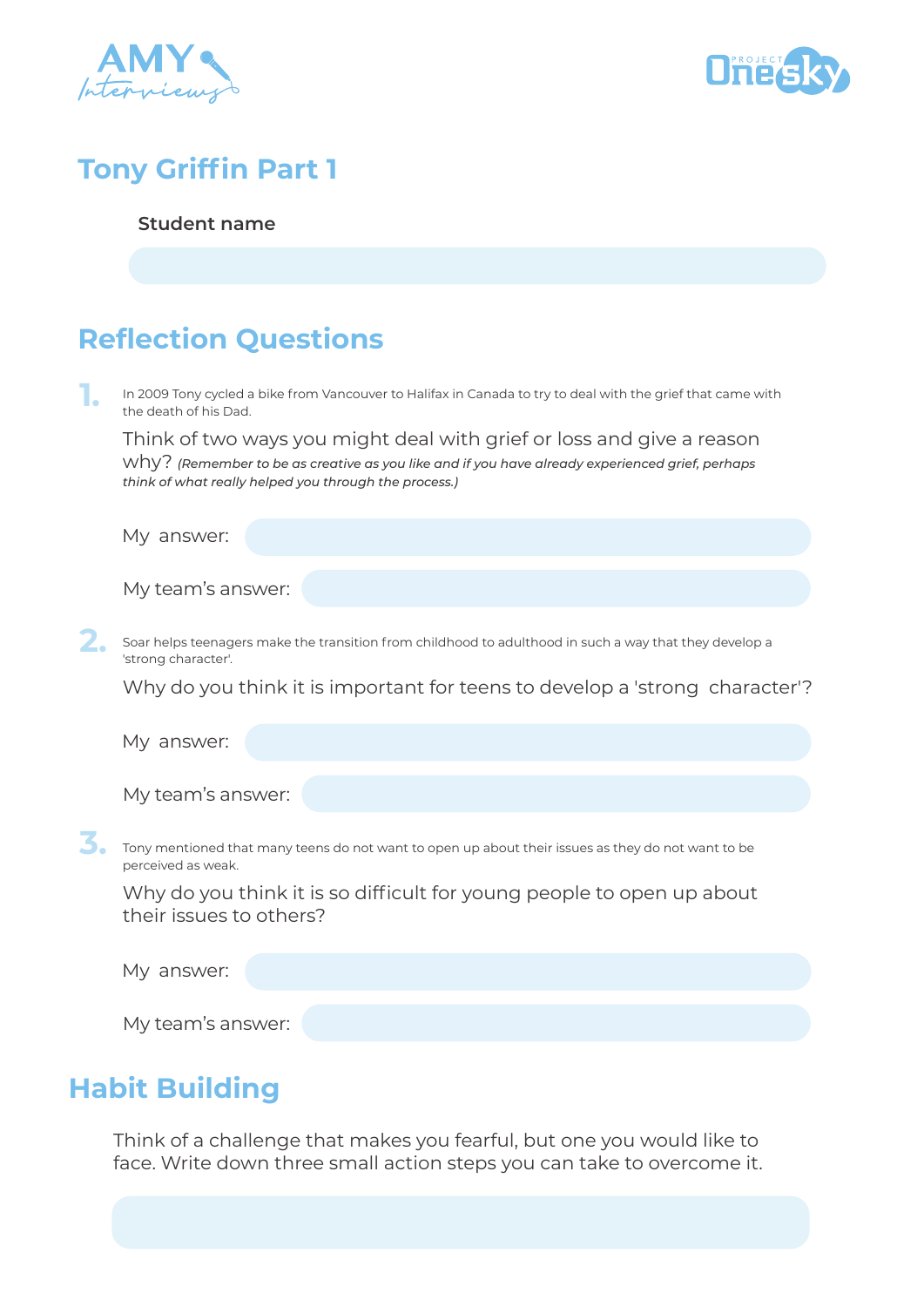

**5.**



Tony says the teenage years are all about looking for meaning, novelty and seeking social connection and for many teens, these have all been taken away during the Covid 19 pandemic.

Do you feel anything has been taken away from young people during the pandemic? How has this affected their mental health?

| answer:                                                                                                                                                                    |
|----------------------------------------------------------------------------------------------------------------------------------------------------------------------------|
| My team's answer:                                                                                                                                                          |
| Tony says in order to deal with fear you must build courage by facing the things that are challenging or fearful<br>and doing them again and again until the fear reduces. |
| What do you think is the difference between courage and fear?                                                                                                              |
| answer:                                                                                                                                                                    |

My team's answer:

#### **Lesson summary:**

- We are all trying to make sense of our lives and we all encounter difficulty **I.** at different stages of life, but what is most important is being real, being who you truly are, rather than living in a way that everyone  $\equiv$ you to.
- Soar in its essence helps young people make the transition from childhood **II.** to adulthood in such a way that they develop a strong \_\_\_\_\_\_\_\_\_\_\_\_\_\_\_\_\_\_\_\_\_\_\_\_\_\_ which means they learn how to become more resilient and self-aware, and they get a better understanding of who they are and where they want to go in life.
- but what you can do is build courage by doing things that are challenging or fearful again and again. Building courage through repetition often dismantles the fear. **III.** You can't get rid of